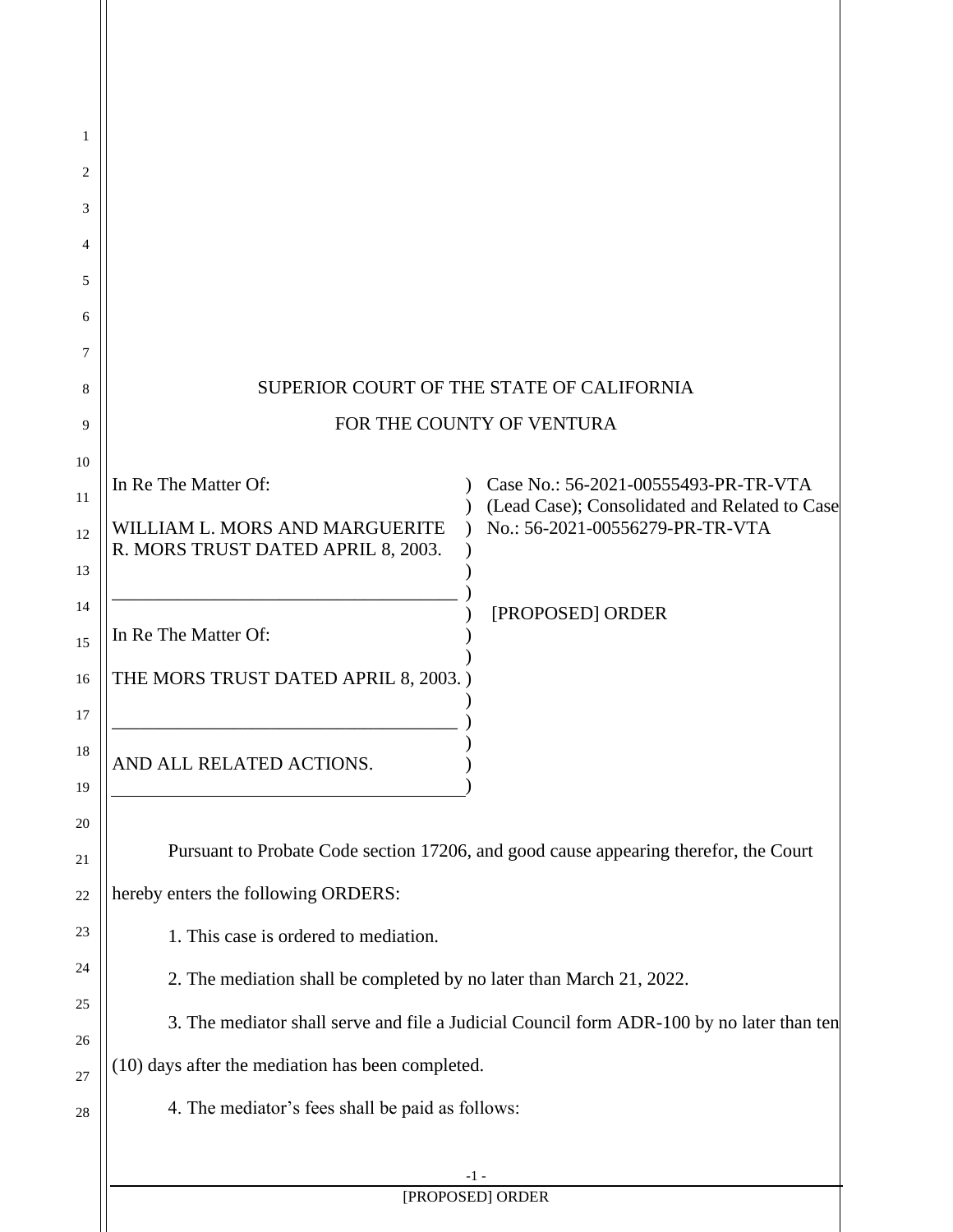\_\_\_\_ By the trust or estate (Issues of allocation are reserved.)

\_\_\_\_Equally by the parties

\_\_\_\_Otherwise by stipulation of the parties and order of the Court

5. The parties shall select the mediator by no later than 20 days after the date of this order.

6. The mediator shall be one mutually agreed upon by the parties. In the event the parties cannot agree on the selection of a mediator by the expiration of 20 days after the date of this order, any party may bring an ex parte application in conformity with the California Rules of Court and the Local Rules of the Ventura Superior Court seeking the Court's selection and appointment of a mediator. In any such ex parte application, each party shall nominate up to three mediators. The Court will select and appoint one mediator from among those nominated by the parties.

## **IMPORTANT NOTICE**

7. Mediation may result in a settlement of any or all of the rights, claims and/or interests which are the subject of or affected by the above-referenced case(s), including those of any and all settlors, trustees, administrators, executors, beneficiaries, sureties, claimants, and other interested persons. Settlement of the matter at mediation may result in an agreement for the distribution of assets of the above-referenced Trust and of the estate of William L. Mors and Marguerite R. Mors, Deceased. Settlement of the matter may also result in an award of attorneys' fees to one or more parties under *Smith v. Szeyller* (2019) 31 Cal.App.5th 450, 242 Cal.Rptr.3d 585. Interested persons or parties who do not have counsel may attend the mediation and participate.